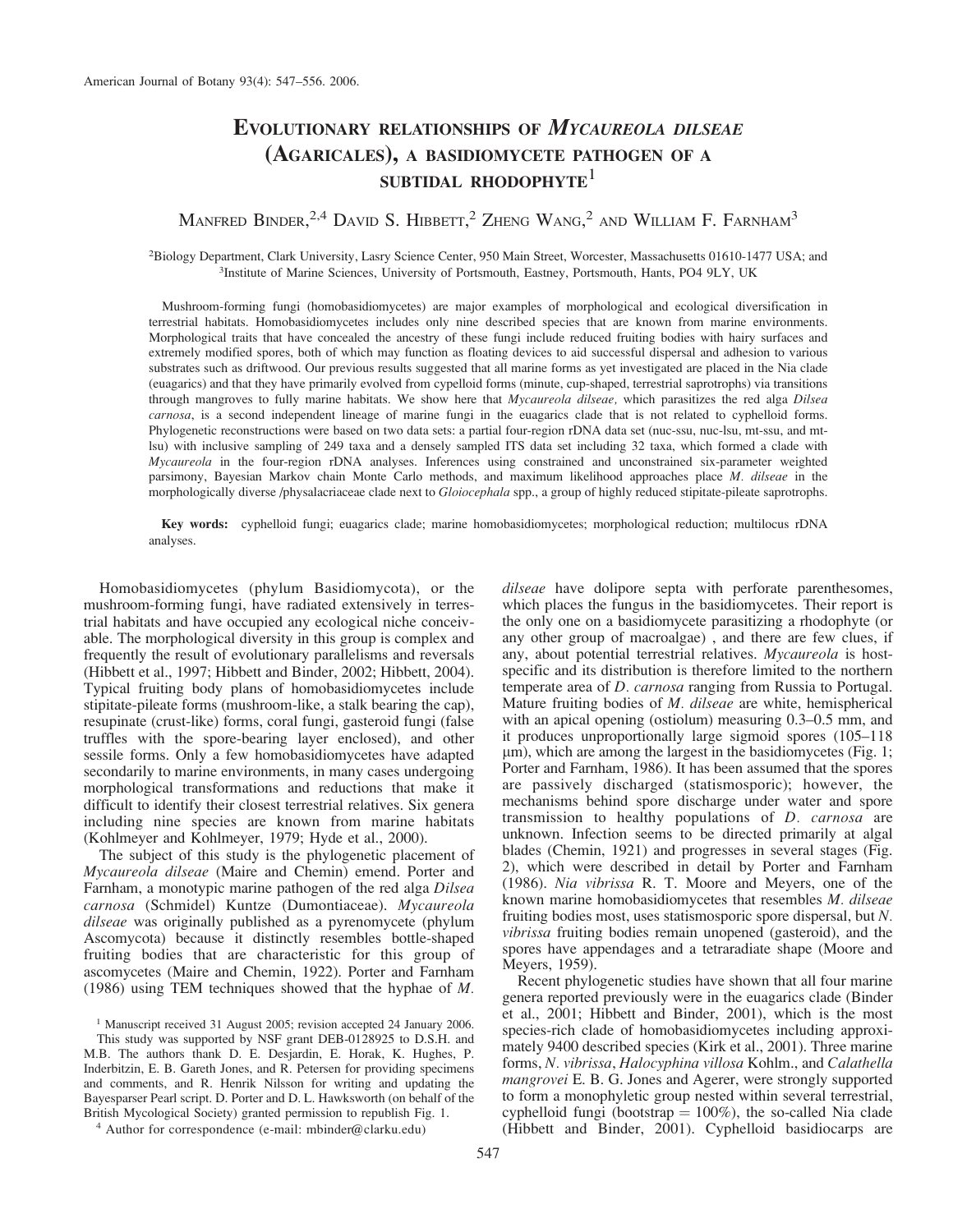548 **AMERICAN JOURNAL OF BOTANY** [Vol. 93]



Fig. 1. SEM micrographs of basidiospores and basidiocarps of Mycaureola dilseae. (a) one-celled sigmoid basidiospores, with occasional cytoplasm-free partitions (arrowhead); (b) hemispherical fruiting body, apical view; (c) magnification of ostiolar area and surrounding hyphal hairs in (b).

cupulate or tubular in shape and rarely exceed 2 mm in size. The outer surface is usually covered by hairlike hyphae, which may be branched or incrusted, while the hymenium (spore producing layer) covers the interior and is protected within the central concavity. These fungi have at least 10–12 independent origins in the euagarics clade and are presumably derived from stipitate-pileate agaricoid ancestors via morphological reduction (Bodensteiner et al., 2004).

The fourth marine basidiomycete investigated is *Physalacria* maipoensis Inderbitzin and Desjardin, which was placed outside the Nia clade in the study of Hibbett and Binder (2001) as the sister group of the cyphelloid species Henningsomyces candidus (Pers.) O. Kuntze. The lack of support for this relationship was probably affected by the limited taxon sampling in their study using four rDNA genes (nuclear and mitochondrial small and large subunits) for 46 representative species of basidiomycetes. In addition, Physalacria Peck species differ from a cyphelloid habitus by producing minute, stipitate-capitate (inflated, headlike caps) basidiocarps. A more inclusive study by Moncalvo et al. (2002), who used 877 nuclear large subunit sequences of euagarics placed Physalacria aff. oriconensis Pat. and Gaillard in a clade they called the /physalacriaceae clade, which is composed of a morphologically diverse group of widely distributed, white rotting fungi. If the placement of P. maipoensis is consistent with the results of Moncalvo et al. (2002), then this would suggest that the /physalacriaceae clade contains a second independent lineage of marine homobasidiomycetes in the euagarics.

The objectives of this study were (1) to assemble a partial four rDNA region (nuc-ssu, nuc-lsu, mt-ssu, mt-lsu) data set and to increase taxon sampling with available nuc-lsu sequences of representative species in the euagarics clade

guided by BLAST searches to find a placement for M. dilseae using maximum parsimony and Bayesian approaches, (2) to test the hypothesis of multiple origins of marine fungi in the euagarics clade using constrained analyses, (3) to generate ITS data for a subset of species based on the results of (1) that are potentially related to M. dilseae and to use maximum likelihood analyses to identify its closest terrestrial relatives, and (4) to design M. dilseae specific ITS primers and survey infected and uninfected algal tissues using PCR, which may provide evidence that M. dilseae is distributed within the algal population by spore dispersal.

### MATERIALS AND METHODS

Taxon sampling and molecular data sets—Fifty-two sequences from 23 species that are potentially related to M. dilseae were newly generated and included nuclear and mitochondrial small and large subunit ribosomal DNA (nuc-ssu, nuc-lsu, mt-ssu, mt-lsu, respectively) and the internal transcribed spacer (ITS) region. The sequences have been deposited at GenBank (Appendix).

Two data sets were assembled for this study, a partial four-region rDNA (nuc-ssu, nuc-lsu, mt-ssu, mt-lsu) data set, which was expanded by nuc-lsu sequences and an exhaustive ITS data set. One hundred and seventy-seven taxa were selected based on the studies of Hibbett and Binder (2001, 2002) and Bodensteiner et al. (2004) to represent the major lineages of cyphelloid and aquatic fungi, reduced forms, and their closest relatives in the euagarics clade. Seventy-two nuc-lsu sequences drawn from the study by Moncalvo et al. (2002) were selected to represent stipitate-pileate (agaricoid) forms in the data set. The partial four-region rDNA data set included 249 taxa, which were all represented by a nuc-lsu sequence. Additional data (62 nuc-ssu sequences, 55 mt-ssu sequences, and 41 mt-lsu sequences) were available for some taxa. The goal of this multigenic approach was to identify a focal clade including M. dilseae and to select a subset of taxa limited to the focal clade, which allows the use of ITS sequences to address questions about the closest relatives of M. dilseae on a fine-scale level.

DNA extraction, PCR, cloning, sequencing, and sequence alignment— Herbarium specimens and cultures provided adequate amounts of material and DNA was extracted by using a phenol–chloroform extraction protocol (Lee and Taylor, 1990). Genomic DNA from minute samples of single fruiting bodies  $<$ 0.3 mm (e.g., some Gloiocephala spp., M. dilseae) was isolated using the E.Z.N.A. Forensic DNA kit (Omega Bio-Tek, Doraville, Georgia, USA), which is designed to extract DNA from marginal source material. Fruiting bodies of M. dilseae that are infrequently found on the inner edges of advanced lesions were isolated from revived algal tissue using sterile microscalpels. Approximately 50 samples of algal tissue from necrotic lesions lacking *M. dilseae* basidiocarps and from uninfected areas were taken and cut into  $2 \times 2$  mm wide blocks, and stored in a  $-20^{\circ}$ C freezer. The frozen tissue was then ground using micropestles and digested in 0.1  $\mu$ g/ $\mu$ L lyticase (Sigma, St. Louis, Missouri, USA) for 30 min at room temperature to solubilize intercellular hyphae of M. dilseae. The cell lysates and fruiting body isolates were processed using the E.Z.N.A. Forensic DNA kit without additional modifications.

DNA was diluted up to 100-fold with deionized water for use as a PCR template. PCR reactions were performed for three nuclear and two mitochondrial rDNA regions using the primer combinations ITS1-F-ITS4 (ITS region including the 5.8S gene), LR0R-LR5 (nuc-lsu), PNS1-NS41 and NS19b-NS8 (nuc-ssu), ML5-ML6 (mt-lsu), and MS1-MS2 (mt-ssu). Sequences of the primers used in this study have been described elsewhere (Vilgalys and Hester, 1990; White et al., 1990; Hibbett, 1996; Moncalvo et al., 2000). The amplifications were run in 35 cycles on a PTC-200 thermal cycler (MJ Research, Waltham, Massachusetts, USA) using the following parameters: denaturation 94°C (1 min), annealing 50°C (45 s), extension 72°C (1.5 min). PCR products were purified with Pellet Paint (Novagen, EMB Biosciences, San Diego, California, USA). The M.-dilseae-specific ITS primers, which are nested within the ITS1-F-ITS4 product, were designed based on a preliminary ITS sequence obtained from a fruiting body to detect the phycoparasite in asymptomatic tissue samples. The sequences are  $(5'$ -3') CAT TAT TGA AAT TTA TTT TCA (MDITS1, forward) and AAC CAT TAT ATA AAA GTT ACT (MDITS2, reverse).

In addition, two ITS1-F-ITS4 products of M. dilseae were cloned using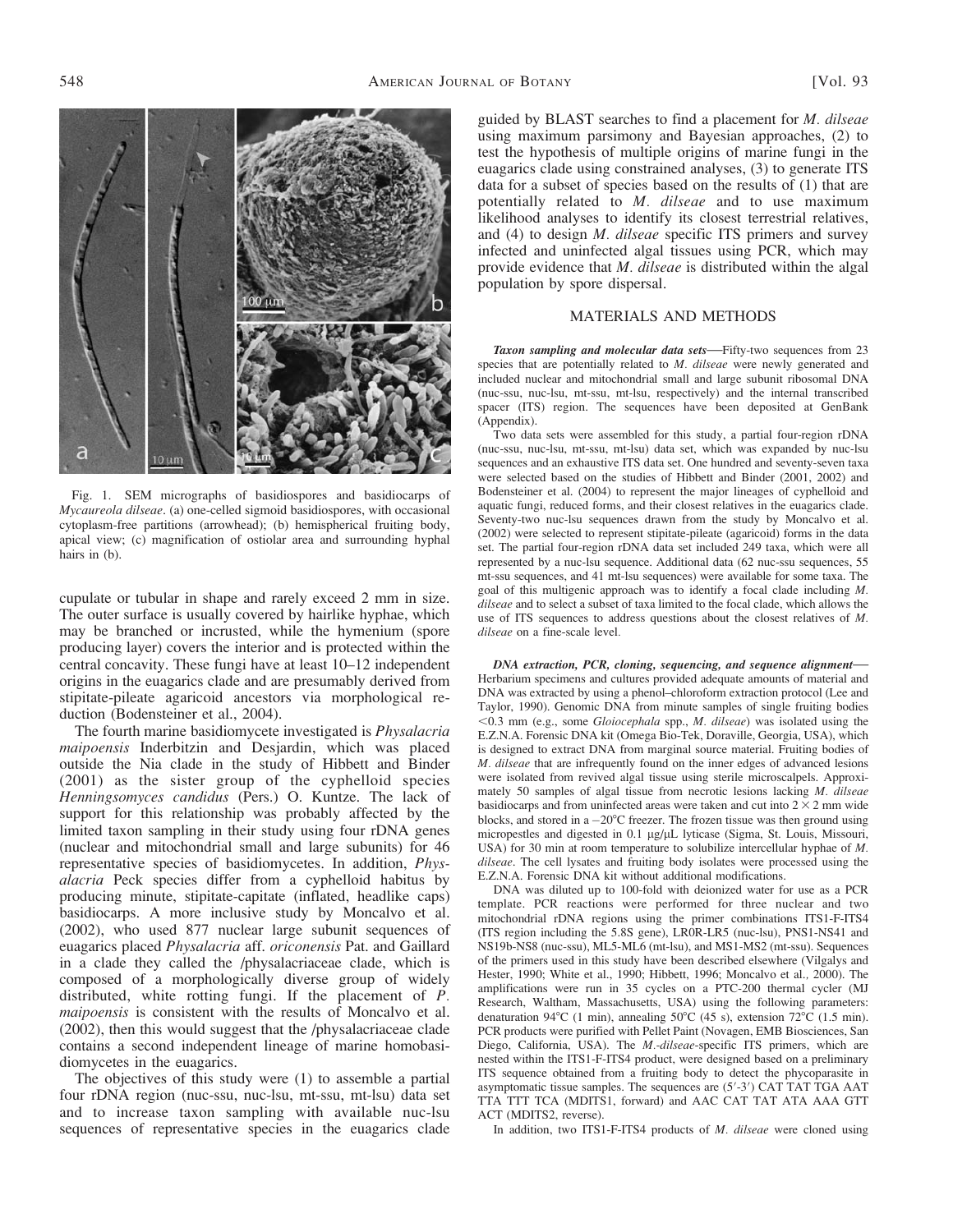

Fig. 2. Photographs (a–d) showing the succession of the disease caused by *M. dilseae* on a blade of *Dilsea carnosa*. (a) formation of a necrotic lesion (L) indicated by phycobilin breakdown; (b) The center of the lesion is degraded, leaving a shot hole appearance to the blade, during the extended nutritional phase: first primordia (pr) appear around both sides of the edges. (c) Fruiting bodies form in clusters and (d) become fully developed. (e) Light micrograph of tangential section through a fruiting body of M. dilseae in algal tissue. Hyphae stained with congo red. (f) Light micrograph of cross-section through a fruiting body showing basidia (ba) and developing spores (sp). Hymenium selectively stained with congo red. Micrographs a–d of herbarium material were taken with a Nikon SMZ800 dissecting microscope and a Spot RT slider digital camera (Diagnostic Instruments, Sterling Heights, Michigan, USA), and e–f of rehydrated herbarium material were taken with a Nikon Eclipse E600 microscope and a Spot RT slider camera.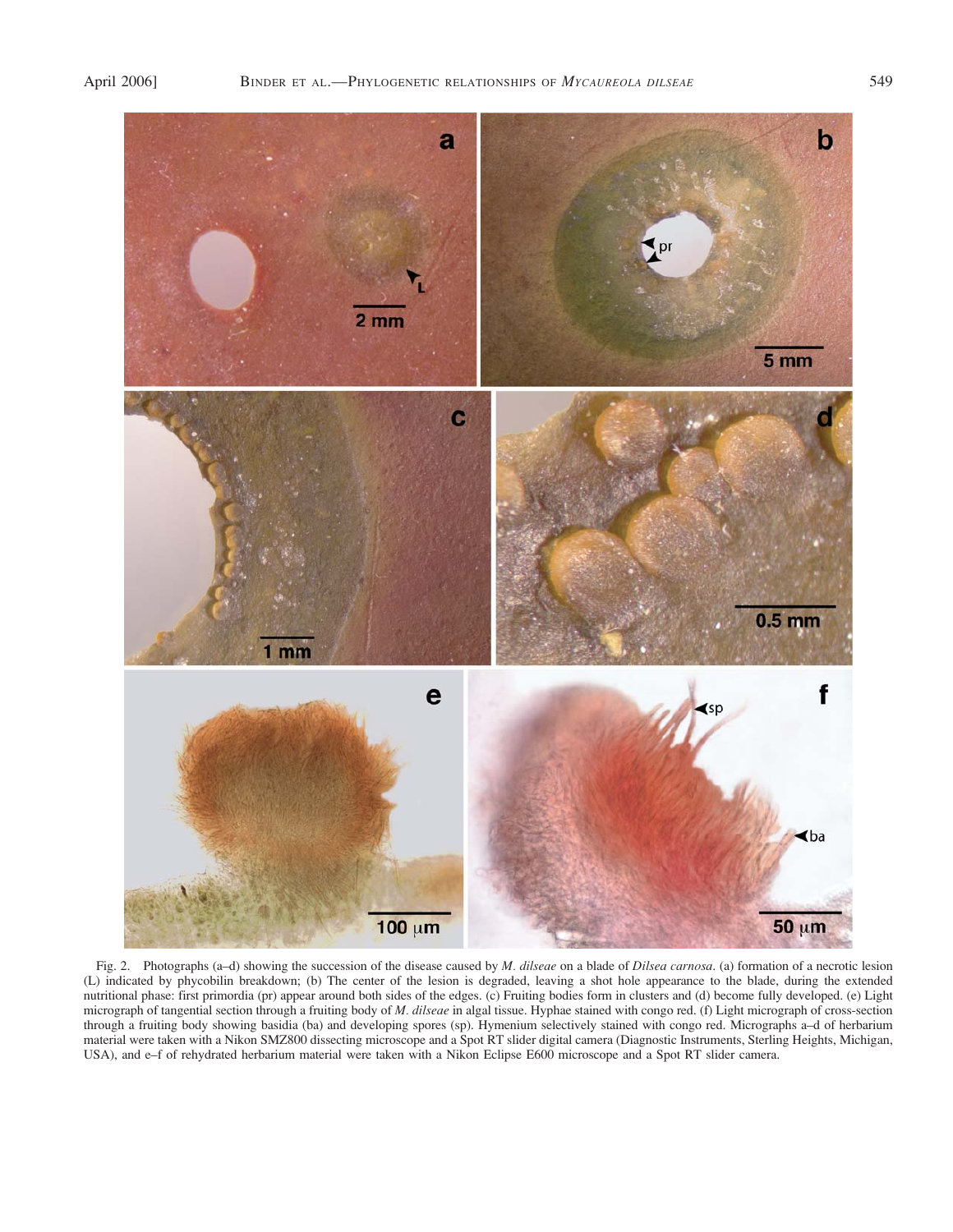TOPO TA cloning (Invitrogen, Carlsbad, California, USA) to scrutinize for algal byproducts and to detect potentially present epiphytes, which are prevalent on D. carnosa blades and may include marine ascomycetes. Cleaned PCR products were inserted into the pCR 2.1-TOPO vector and transformed using the One Shot competent cell kit (Invitrogen). The cells were plated and incubated overnight on LB medium containing 50 µg/mL kanamycin, which was saturated with 50  $\mu$ L X-gal (Matheny, 2004). Five positive transformants each were directly analyzed with PCR using M13 forward (-20) and M13 reverse primers.

All PCR products were sequenced using BigDye terminator sequencing chemistry (Applied Biosystems, Foster City, California, USA), purified with Pellet Paint, and run on an Applied Biosystems 377XL automated DNA sequencer. Contiguous sequences were assembled and edited using Sequencher 4.1 (GeneCodes Corp., Ann Arbor, Michigan, USA). Automated alignments obtained by using ClustalX (Thompson et al., 1997) were manually adjusted in MacClade 4.0 (Maddison and Maddison, 2000). The alignment of the ITS data set was constrained by secondary structure elements (paired regions or helices), which were inferred from selected species analyzing ITS1 and ITS2 spacer regions separately with mFOLD (Zuker et al., 1999).

Phylogenetic analyses of the partial four-region rDNA data set—Tests for congruence using bootstrap criteria—To investigate potential conflicts among different rDNA genes, a preliminary series of parsimony bootstrap analyses was performed in PAUP\* version 4.0b10 (Swofford, 2002), estimating gene phylogenies separately from complete four-region data. Nuclear rDNA genes (nuc-rDNA) of 62 species were combined into a single partition; mt-ssu rDNA of 55 species and mt-lsu rDNA of 41 species were analyzed as individual partitions as well as in combined mode (mt-rDNA). Each bootstrap analysis was performed using 1000 replicates, all characters equally weighted, one random taxon addition sequence, tree-bisectionreconnection (TBR) branch swapping, with MAXTREES set to 10 000. Incongruence among data partitions was evaluated by setting a threshold of bootstrap values >90% to identify positively conflicting nodes (de Queiroz, 1993). A final bootstrap analysis using 300 replicates with the settings just described was performed on the combined four-region data set, which was then extended by 187 nuc-lsu sequences to its final size of 249 taxa.

Six-parameter weighted parsimony—Differentially weighted parsimony was used to compensate for nucleotide substitution rate biases between nuc- and mtrDNA partitions. Constrained and unconstrained parsimony ratchet (PR; Nixon, 1999) analyses were performed under a six-parameter weighting regime (Williams and Fitch, 1990), which obtains weights for parsimony analyses based on rates of nucleotide substitutions estimated with maximum likelihood (Cunningham, 1997; Stanger-Hall and Cunningham, 1998). Nucleotide transformation rates were estimated in PAUP\* under the general time reversible (GTR) model, with equal rates of evolution for all sites and empirical base frequencies, using a tree and data matrix from Binder and Hibbett (2002) that includes 93 species, each with nuc-ssu, nuc-lsu, mt-ssu, and mt-lsu rDNA. Rate matrices for nuc-rDNA and mt-rDNA were converted separately into step-matrices of transformation costs. For nuc-rDNA, the stepmatrix values were  $A-C = 3$ ,  $A-G = 2$ ,  $A-T = 2$ ,  $C-G = 2$ ,  $CT = 1$ ,  $GT = 3$ ; for mt-rDNA, the step-matrix values were  $A-C = 2$ ,  $A-G = 1$ ,  $A-T = 2$ ,  $C-G = 3$ ,  $CT = 1$ ,  $GT = 2$ . Six-parameter weighted PR analyses were performed with PAUP\* and PAUPRat (Sikes and Lewis, 2001), using 20 runs in batch mode including 200 iterations each, with 15% of the characters reweighted in each iteration. The analysis was rerun under a topological constraint (the marine basidiomycetes Halocyphina villosa, Mycaureola dilseae, and Nia vibrissa were forced to form a clade, leaving the remaining topology of the tree unresolved) to evaluate the hypothesis of independent origins of marine forms in the euagarics clade. Constrained and unconstrained trees were evaluated with the KH test (Kishino and Hasegawa, 1989) and the SH test (Shimodaira and Hasegawa, 1999).

Bayesian analyses applying heterogenous models—The GTR model (Yang, 1994) using proportion of invariant sites and distribution of rates at variable sites modeled on a discrete gamma distribution with four rate classes was estimated with MODELTEST version 3.06 (Posada and Crandall, 2001) as best-fit likelihood model for both nuclear and mitochondrial partitions; however, model parameters varied considerably. Bayesian analyses on the combined data set were therefore implemented estimating optimal model parameterization for both partitions separately. The GTR model was specified as prior for both nuc- and mt-rDNA partitions, assuming equal probability for

all trees and unconstrained branch length. The substitution rate matrix, transition–transversion rate ratio, character state frequencies, gamma shape parameter  $\alpha$ , and proportion of invariant sites were unlinked across nuclear and mitochondrial partitions and calculated independently by MrBayes v3.0b4 (Ronquist and Huelsenbeck, 2003). A user-defined tree (the tree with the highest likelihood,  $-lnL = 48717.306$ , found in a test run on the concatenated data set employing  $1 \times 10^6$  generations) served as a starting tree for all Bayesian analyses. Posterior probabilities for the Bayesian approach were determined twice by running one cold and three incrementally heated Metropolis-coupled Markov chain Monte Carlo (MCMC) analyses for 3  $\times$ 106 generations, saving trees every 100th generation. The final burn-in period of trees cumulated prior to reaching convergence was defined at the end of each run by plotting likelihood scores as a function of the number of generations in Microsoft (Redwood, Washington, USA) Excel 98. A Perl script that parses the MrBayes v3.0b4 log file extracting likelihood values of the cold chain in tabbed format was written to facilitate this procedure (available from R. H. Nilsson at http://andromeda.botany.gu.se/bayesparser.zip). Finally, a 50% majority-rule consensus tree was generated including the proportion of trees after the burn-in period to calculate posterior probability values.

Phylogenetic analyses of the ITS data set—The ITS data set was assembled including sequences of three M. dilseae collections and 29 additional sequences of species that were closely related to M. dilseae based on the results of the four-region rDNA analyses. The ITS data were analyzed in PAUP\* using maximum likelihood under the GTR  $+ \Gamma + I$  model (estimated with MODELTEST 3.06) with nucleotide frequencies estimated  $(A = 0.25500, C)$  $= 0.17900$ , G = 0.20420, T = 0.36180), a rate matrix of substitutions (A-C =  $1.72800$ , A-G = 3.451400, A-T = 1.560000, C-G = 1.608900, C-T = 4.526200, G-T = 1.000000), proportion of invariable sites = 0.2121, and  $\alpha$  = 1.0415. In addition, a likelihood bootstrap analysis was performed under the same settings using 100 replicates with MAXTREES set to 1000.

#### RESULTS

The partial four-region data set: sequences, matrices, and tests for conflict—PCR products of M. dilseae were obtained from nuc-ssu (1107 base pairs [bp) product with primer combination PNS1–NS41; no product was obtained with NS19b–NS8, nuc-lsu (954 bp), and mt-lsu (498 bp) regions, whereas the amplification of a mt-ssu product failed, likely due to an insertion at one of the primer hybridization sites (Bruns et al., 1998). The closest hits in preliminary BLASTN searches (Altschul et al., 1997) using the nuc-lsu sequence of M. dilseae as query suggested relationships to several species in the /physalacriaceae clade as defined by Moncalvo et al. (2002). Cylindrobasidium laeve (Pers.) Chamuris was retrieved as best match blasting nuc-ssu and mt-lsu sequences of M. dilseae, followed by a number of species in different families of euagarics, which is in consequence of a more limited availability of both genes for euagarics in GenBank. We observed a base composition asymmetry toward A-T substitutions in all nuclear encoded rDNA genes of *M. dilseae*. The A-T content is slightly increased in the nuc-ssu region (2.37% mean average increase), moderately increased in the nuc-lsu region (15.51%), and extremely elevated in the ITS region (40.36%, see Sequence characteristics and alignment of the ITS data set) compared to other species in the /physalacriaceae clade. Individual and combined bootstrap analyses (Table 1) supported the placement of M. dilseae in the /physalacriaceae clade with values from 98–100%. No positive conflict greater than 72% was observed between the data partitions, and the data were therefore combined and extended with nuc-lsu sequences as described. The final alignment of the four–region rDNA data set encompassed 3566 positions after 64 ambiguous positions were excluded, including 2159 constant characters and 945 parsimonyinformative characters.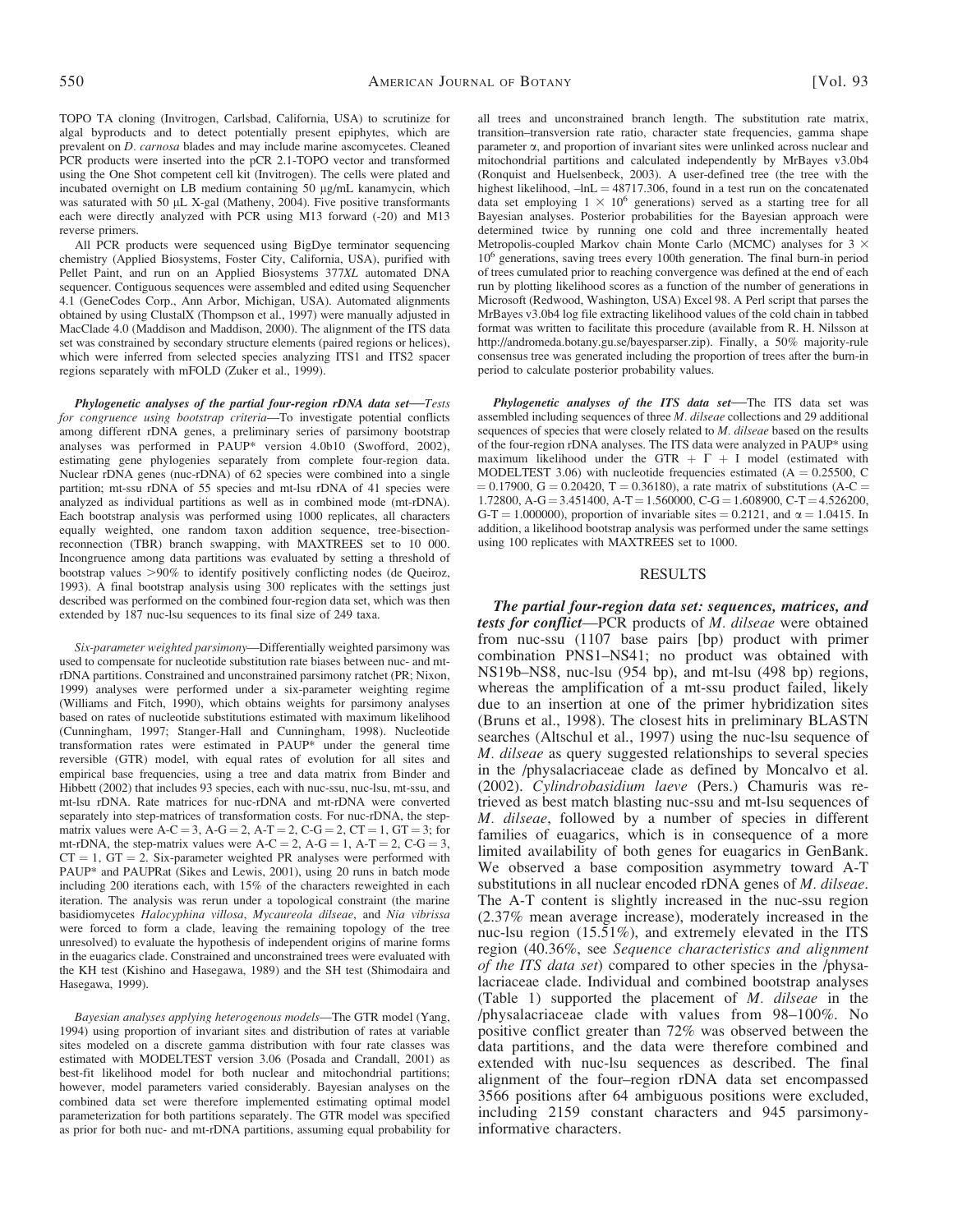| Statistic                                     | $nuc-rDNA$ | mt-ssu          | mt-Isu | $mt-rDNA$ |
|-----------------------------------------------|------------|-----------------|--------|-----------|
| No. taxa included                             | 62         | 55              | 41     | 35        |
| Aligned length <sup>a</sup>                   | 2789       | 432             | 345    | 777       |
| No. variable characters                       | 299        | 74              | 49     | 131       |
| No. informative characters                    | 518        | 224             | 123    | 317       |
| No. resolved nodes $>50\%$                    | 30         | 22.             | 16     | 16        |
| No. resolved nodes $>90\%$                    | 20         | 16              | 11     | 11        |
| Support for the /physalacriaceae clade $(\%)$ | 98         | 92 <sup>b</sup> | 100    | 100       |

TABLE 1. Alignment statistics and bootstrap intervals evaluating potential conflict between individual and combined rDNA genes.

<sup>a</sup> After excluding ambiguously aligned positions.

 $<sup>b</sup>$  In the absence of a *M*. *dilseae* sequence.</sup>

Phylogenetic analyses of the partial four-region rDNA data set—Inferences under parsimony—Parsimony ratchet (PR) analyses on the partial four rDNA regions data set using sixparameter weighted parsimony resulted in 187 most parsimonious trees with a length of 13927 steps (CI = 0.260; RI = 0.623). For comparison, the trees had a length of 8373 steps  $(CI = 0.260; RI = 0.612)$  under equally weighted parsimony. The shortest tree (Fig. 3) was found at high frequency in all 20 runs except for one, in which trees were found that were one step longer. The /physalacriaceae clade sensu Moncalvo et al. (2002) including M. dilseae and P. maipoensis was resolved as monophyletic in all trees and received 80% bootstrap support (BS). M. dilseae is nested within Rhizomarasmius pyrrhocephalus (Berk.) R. H. Petersen and Gloiocephala phormiorum E. Horak & Desjardin and is close to Xerula and Oudemansiella spp., however, this relationship is not supported by BS  $>$  50%. The genus *Physalacria* is monophyletic (BS  $=$ 81%) and sister to Cylindrobasidium (BS =  $100\%$ ), although a sister relationship is weakly supported ( $BS = 61\%$ ). Species of Gloiocephala are polyphyletic and emerge in at least three different lineages. Armillaria spp. form a strongly supported, basal group in the /physalacriaceae clade  $(BS = 94)$ . The sister group to /physalacriaceae is a clade that was newly discovered in this study; however, this relationship is not strongly supported ( $BS < 50\%$ ). We named this group the Cyphella clade  $(BS = 88\%)$  because it includes Cyphella digitalis (Alb. & Schwein.) Fr., which is the type species of ''Cyphellaceae.'' The Cyphella clade also contains Campanophyllum proboscideum (Fr.) Cifuentes & R. H. Petersen and Cheimonophyllum candidissimum (Berk. & M. A. Curtis) Singer, two pleurotoid saprotrophs with reduced stipes.

The Nia clade  $(BS = 96\%)$  includes the three remaining marine homobasidiomycetes (N. vibrissa, H. villosa, C. mangrovei), the major concentration of terrestrial cyphelloid fungi, and some resupinate forms (Dendrothele Höhn. and Litsch.). The sister group to the Nia clade is the /omphalotaceae clade (Moncalvo et al., 2002) in this study, but as in previous studies, sister relationships of the Nia clade remain ambiguous and are not strongly supported. The six-parameter weighted PR analysis was rerun applying a topological constraint (N. vibrissa, H. villosa, and M. dilseae are monophyletic, leaving all remaining terminals unresolved). The shortest tree (14 129 steps,  $CI = 0.256$ ,  $RI = 0.615$ ) was found 225 times in 12 of the 20 runs. All shortest trees were significantly worse than the unconstrained trees when compared with the K-H test ( $P =$ 0.001) and the S-H test ( $P = 0.000$ ). Thus, the hypothesis of a single origin of marine fungi in the euagarics clade was rejected.

Bayesian inferences using heterogenous models—Two independently run MCMC analyses proceeded uniformly and converged to stable likelihood scores after  $1.8 \times 10^6$ generations. Twelve thousand trees of each run (scores ranging from –lnL 45 811.083 to –lnL 45 717.306) were used to estimate Bayesian posterior probabilities (BPP) after omitting 60% of the trees as the burn-in proportion. The length of the optimal tree was 14 256 steps (CI =  $0.254$ ; RI =  $0.611$ ) under the six-parameter weighing regime and 8762 steps  $(CI = 0.257;$  $RI = 0.599$ ) under equally weighted parsimony. Chains in both runs mixed frequently before approaching stationary values, suggesting that the use of a timesaving starting tree had little topologically restraining effects on the progression of the searches. Nevertheless, we observed only a single switch of the cold chain in the first run and no switching of the cold chain in the second run within their stationary phases.

Support values obtained as BPP (Fig. 3) were fairly congruent with the BS results but higher in most cases. The placement of M. dilseae is identical with the results of the PR analysis, although support for the clade including M. dilseae, R. pyrrhocephalus, Xerula spp. and Oudemansiella spp. is weak (BPP  $= 0.80$ ). The /physalacriaceae clade, the Cyphella clade, the Nia clade, and the /omphalotaceae clade all received 1.0 BPP. In addition, Bayesian analyses weakly supported  $(BPP = 0.85)$  a sister relationship of the /physalacriaceae clade, the Cyphella clade, and the Henningsomyces-Rectipilus clade A (Bodensteiner et al., 2004), the latter consists of cyphelloid forms with tubular fruiting bodies. The major topological difference comparing Bayesian trees and weighted maximum parsimony trees is the placement of the Schizophyllum clade, which is strongly supported as sister group to the Nia clade  $(BPP = 1.0)$  in Bayesian analyses, but this relationship was not resolved under parsimony.

Sequence characteristics and alignment of the ITS data set—The ITS data set was limited to species in the /physalacriaceae clade. Nineteen ITS sequences were generated including new data for Armillaria mellea (Vahl) P. Kumm., Cyptotrama asprata (Berk.) Redhead & Ginns, M. dilseae, C. laeve, R. pyrrhocephalus, Strobilurus trullisatus (Murrill) Lennox and various selected species in the genera Gloiocephala and Physalacria (Appendix). Material of Rhodotus palmatus (Bull.) Maire, a stipitate-pileate form placed close to Cylindrobasidium and Physalacria in the four-region rDNA analyses was not available for this study. The length of ITS products ranged from 695 bp in Physalacria maipoensis to 913 bp in C. asprata. The sequence of the latter was too divergent to be aligned across all the remaining species, and C. asprata was consequently omitted from the ITS data set.

The ITS products of *M. dilseae* were obtained from fungal fruiting bodies using primers ITS1-F-ITS4 and from the initial stages and the later stages of using primers specific for M. dilseae, but not from seemingly uninfected material of Dilsea carnosa. The full length of ITS products was 718 bp (represented by isolate BM17/85), while M.-dilseae-specific primers, which are nested within the ITS1-F and ITS4 range, produced products from 669 bp (BM7/87) up to 684 bp (BM16/85). All 13 M. dilseae ITS sequences obtained were nearly identical with the exception of strain BM7/87 lesion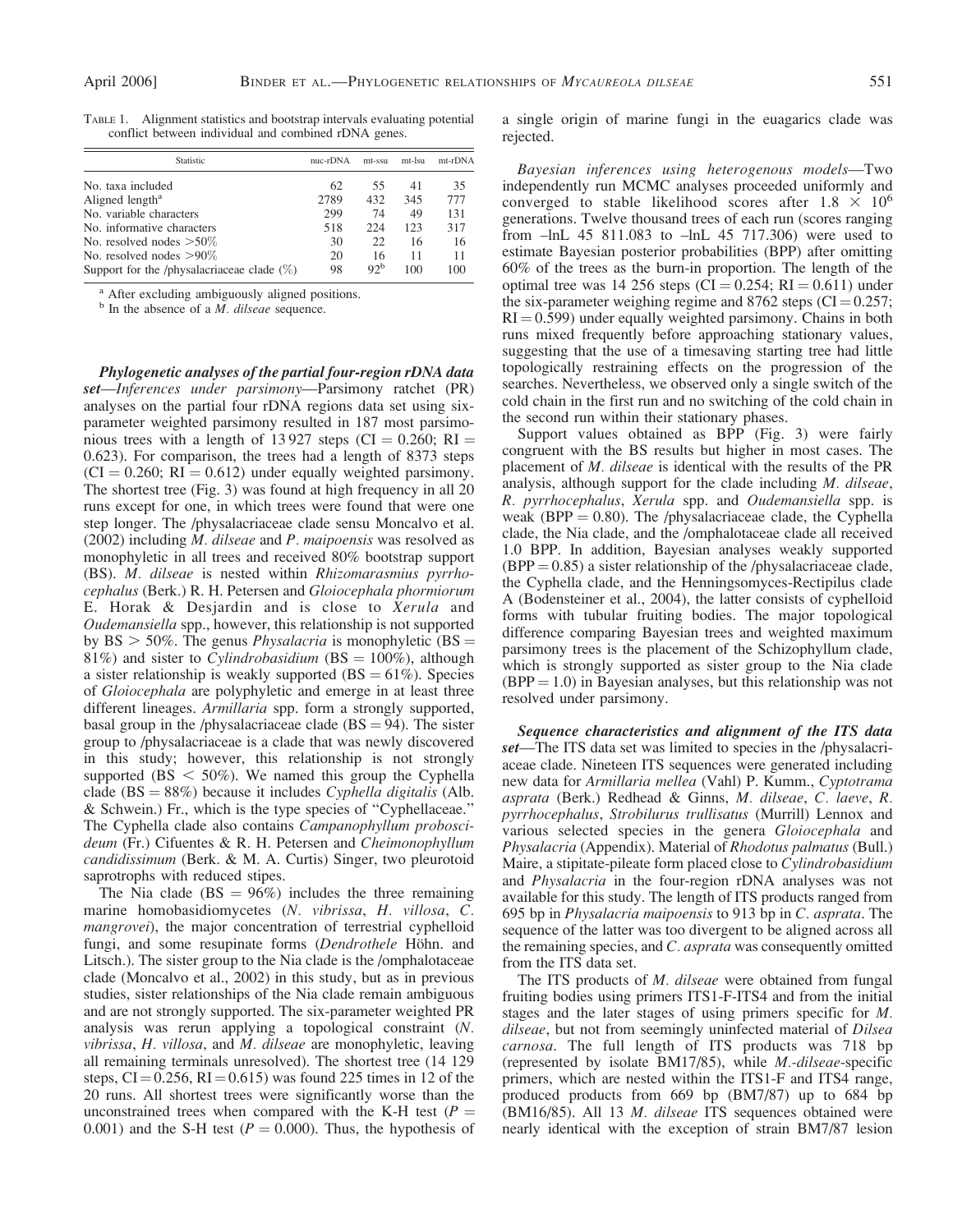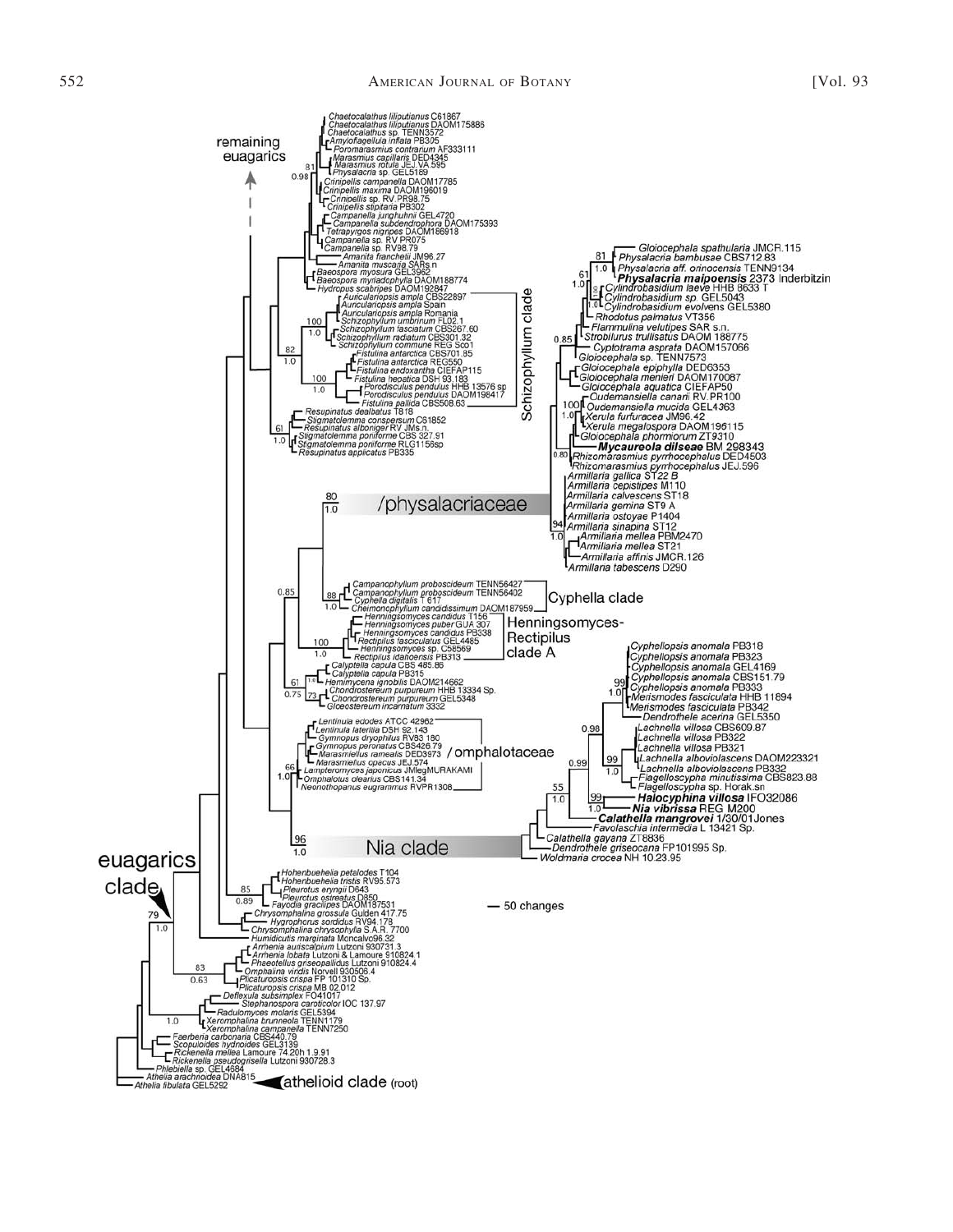number 1.2, which had five substitutions in noncoding spacer regions.

The nucleotide variation in ITS sequences of M. dilseae showed increased rates of both  $G \rightarrow A$  and  $C \rightarrow T$  transitions leading toward elevated AT mutational bias in both spacer regions, including structurally constrained regions. Transitions were also present in five positions of the 5.8S gene. The observed G-C content of M. dilseae ITS sequences (25.9%) was considerably lower than in closely related species, for example, 40.08–43.11% in Gloiocephala spp., 44.17% in R. pyrrhocephalus, or 44.2% in S. trullisatus. This result is consistent with cloning experiments using two full-length M. dilseae ITS products that yielded only the already established copy, which was confirmed by sequencing. Preliminary studies on the secondary structure (data not shown) of ITS1 and ITS2 spacer regions of M. dilseae, R. pyrrhocephalus, and Gloiocephala spp. using mFOLD with the default temperature settings produced similar results for all fungi included, recognizing one multibranch loop with three helices in the ITS1 region and one multibranch loop with four helices in the ITS2 region. We included M. dilseae sequences in the analysis of the ITS data set in accordance with structural constraints and pruned several short insertions that were present in A. mellea and C. laeve sequences. The final ITS alignment including 32 terminals consisted of 839 characters after the exclusion of 195 ambiguous positions. Of the remaining characters, 373 were constant, 99 were variable, and 367 were informative.

Phylogenetic analyses of the ITS region—The optimal tree inferred under the maximum likelihood criterion using the GTR  $+ \Gamma + I$  model had a likelihood of  $-6403.1848$  (Fig. 4). With weak support  $(BS = 56\%)$ , *M. dilseae* was nested within a clade that contains Gloiocephala spp., R. pyrrhocephalus, and Xerula spp. pro parte with S. trullisatus as sister group  $(BS =$ 100%). The monophyly of Gloiocephala was again ambiguous; however, a sister relationship between M. dilseae and G. phormiorum was not supported, and this branch collapsed in the strict consensus of the BS analysis. In addition, Xerula was not monophyletic in this analysis and formed a second clade with Oudemansiella spp. (BS =  $100\%$ ). Physalacria including the second marine species in the /physalacriaceae clade, P. maipoensis, formed a clade with C. laeve and Flammulina spp.  $(BS = 91\%)$ . The core of the /physalacriaceae clade excluding Armillaria spp., which were used for rooting purpose, received strong support  $(BS = 100\%).$ 

#### DISCUSSION

A second lineage of marine homobasidiomycetes—The higher-level, partial four-region analyses and independent analyses of individual rDNA regions suggest that Mycaureola dilseae represents an independent transition to marine habitat in homobasidiomycetes. Constrained analyses reject the

 $\leftarrow$ 

hypothesis that N. vibrissa and M. dilseae have been derived from a single clade. Thus, the similarities between N. vibrissa and M. dilseae (minute hemispherical fruiting bodies, statismospory, elongate spores or spore appendages) are due to convergence, presumably related to selection for the marine environment. Both N. vibrissa and M. dilseae are closely related to reduced terrestrial forms, suggesting that the presence of reduced fruiting bodies may predispose homobasidiomycetes to transitions to marine habitats.

Phylogenetic position of M. dilseae in the euagarics clade—The closest terrestrial relative of M. dilseae within the /physalacriaceae clade was not identified with confidence. The /physalacriaceae clade contains a diverse mix of reduced forms (Gloiocephala, Physalacria) as mentioned previously, as well as typical, robust agaricoid forms, including the "humungous fungus" Armillaria and the cultivated enokitake mushroom Flammulina velutipes (Curtis) Singer. If fruiting body reduction is a precursor to transitions to an aquatic habitat, then we suspect that the closest relative of Mycaureola is to be found among the reduced members of the /physalacriaceae clade. This is consistent with the maximum likelihood analysis of ITS data, which places G. phormiorum as the sister group of Mycaureola, albeit without bootstrap support. Furthermore, Gloiocephala includes one freshwater species, G. aquatica, that grows on submerged culms in eutrophic lakes in Argentina (Desjardin et al., 1995). Remarkably, there is another independent marine form in the /physalacriaceae clade, represented by P. maipoensis. Our analyses indicate that this species is not closely related to M. dilseae but to Cylindrobasidium and Flammulina. It has been debated, however, whether P. maipoensis is marine or "halotolerant" (Inderbitzin and Desjardin, 1999) because all the remaining species in the genus (approximately 32) are terrestrial and P. maipoensis occurs not only in intertidal zones of mangroves, but also in the adjacent forests which are not inundated. Nevertheless, the unique ecology of mangroves may have promoted multiple transitions from terrestrial to marine habitats (Hibbett and Binder, 2001).

Spore dispersal in aquatic habitats—The infection mode of M. dilseae is still somewhat elusive but the fungus seems very efficient infecting Dilsea carnosa blades. Our results from screening multiple samples of algal tissue from three different collections using M. dilseae specific primers confirm Porter and Farnham's (1986) observation based on SEM microscopy that fungal mycelium is restricted within the boundary of lesions, while areas adjacent to lesions are exempt from hyphae. It is therefore unlikely that M. dilseae includes an endophytic step in its life cycle, living dormant within the algal tissue without producing any symptoms of an infection. The locally restricted growth pattern poses a rather challenging constraint on spore dispersal strategies in aquatic habitats. Most fungi in the /physalacriaceae clade are heterothallic (self-

Fig. 3. Phylogenetic relationships of Mycaureola dilseae inferred from the partial four-region data set (nuc-ssu, nuc-lsu, mt-ssu, mt-lsu) using sixparameter weighted parsimony. Shown is tree 1 of 187 (13927 steps;  $CI = 0.260$ ;  $RI = 0.623$ ). One hundred and one species of euagarics that are not closely related to M. dilseae are not shown in this figure (arrowhead). The two clades including marine fungi (the Nia clade and the /physalacriaceae clade) are projected forth by gray gradient bars, which do not contribute to branch length. Species names of marine fungi are in boldface type. Parsimony bootstrap values >55% and Bayesian posterior probabilities >0.75 are indicated along branches. The strain number is provided for published and unpublished data whenever available.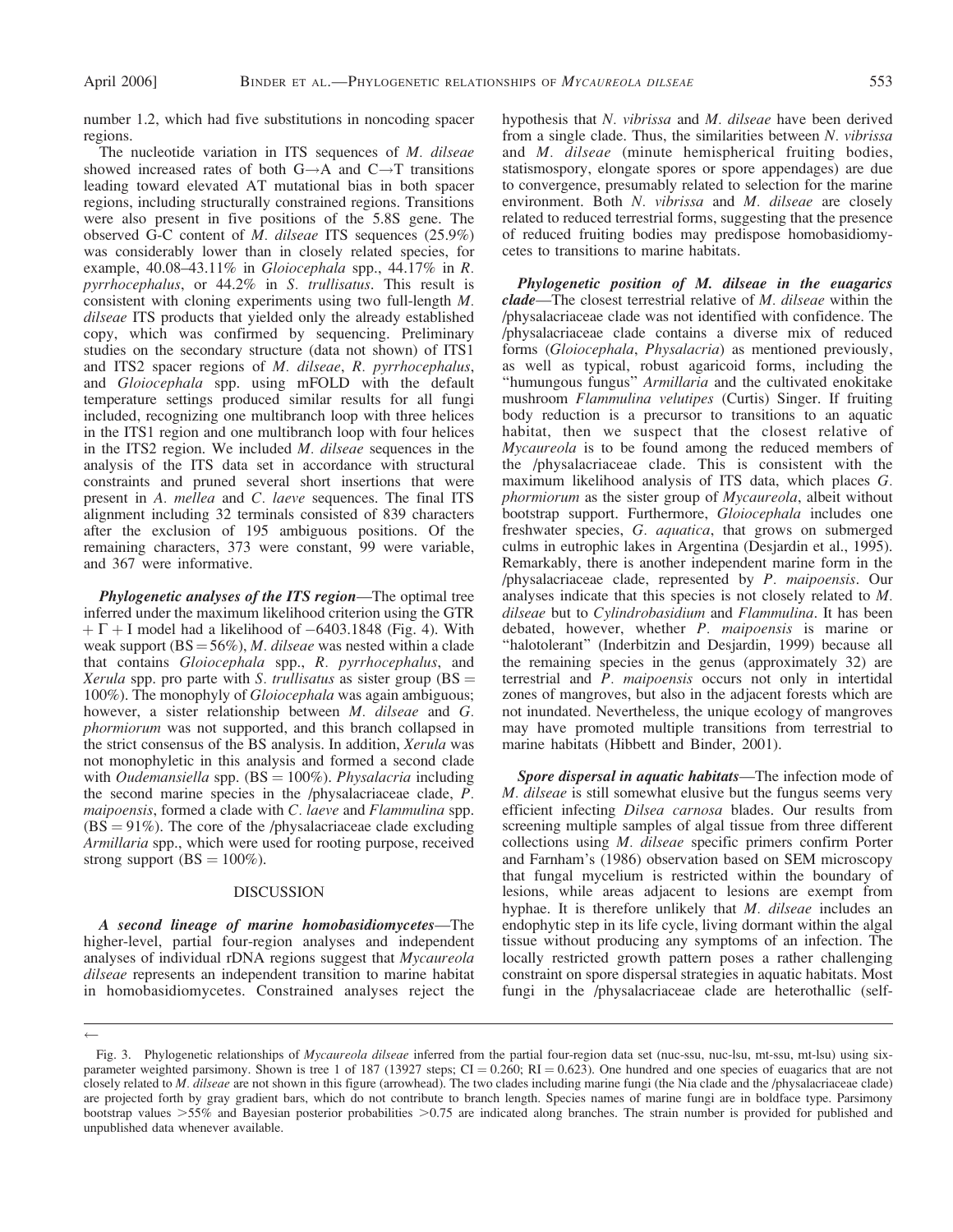

Fig. 4. Phylogenetic placement of Mycaureola dilseae in the /physalacriaceae clade inferred from the ITS data set using maximum likelihood under the  $GTR + \Gamma + I$  model (–lnL = 6403.1848). ML bootstrap values >50% are indicated along supported nodes. Nodes marked with asterisks collapse in the bootstrap strict consensus tree. Shaded branches and species names written in boldface type indicate aquatic forms in the /physalacriaceae clade. The GenBank accession number is provided for published sequences, and the strain number is provided for newly generated data. The morphological diversity of fruiting body forms in the /physalacriaceae clade is illustrated with selected species: a) Gloiocephala epiphylla, b) Strobilurus trullisatus, c) Mycaureola dilseae, d) Xerula furfuracea, e) Flammulina velutipes, f) Physalacria bambusae, g) Cylindrobasidium laeve, and h) Armillaria mellea.

sterile) and have two mating genes with multiple allelic forms (Petersen et al., 1999). Producing sexual offspring requires the mating of two compatible monokarya (haploid mycelia growing from uninucleate spores) to establish a dikaryon (n  $(n + n)$  that gives rise to fruiting bodies. Under this scenario, repeated infections via additional single basidiospores have to

occur successfully in a very small area on the algal blade to guarantee the sexual reproduction of M. dilseae.

Conclusions—This study largely contributes to our understanding of the morphological evolution of mushroomforming fungi. Our analyses provide strong support for a single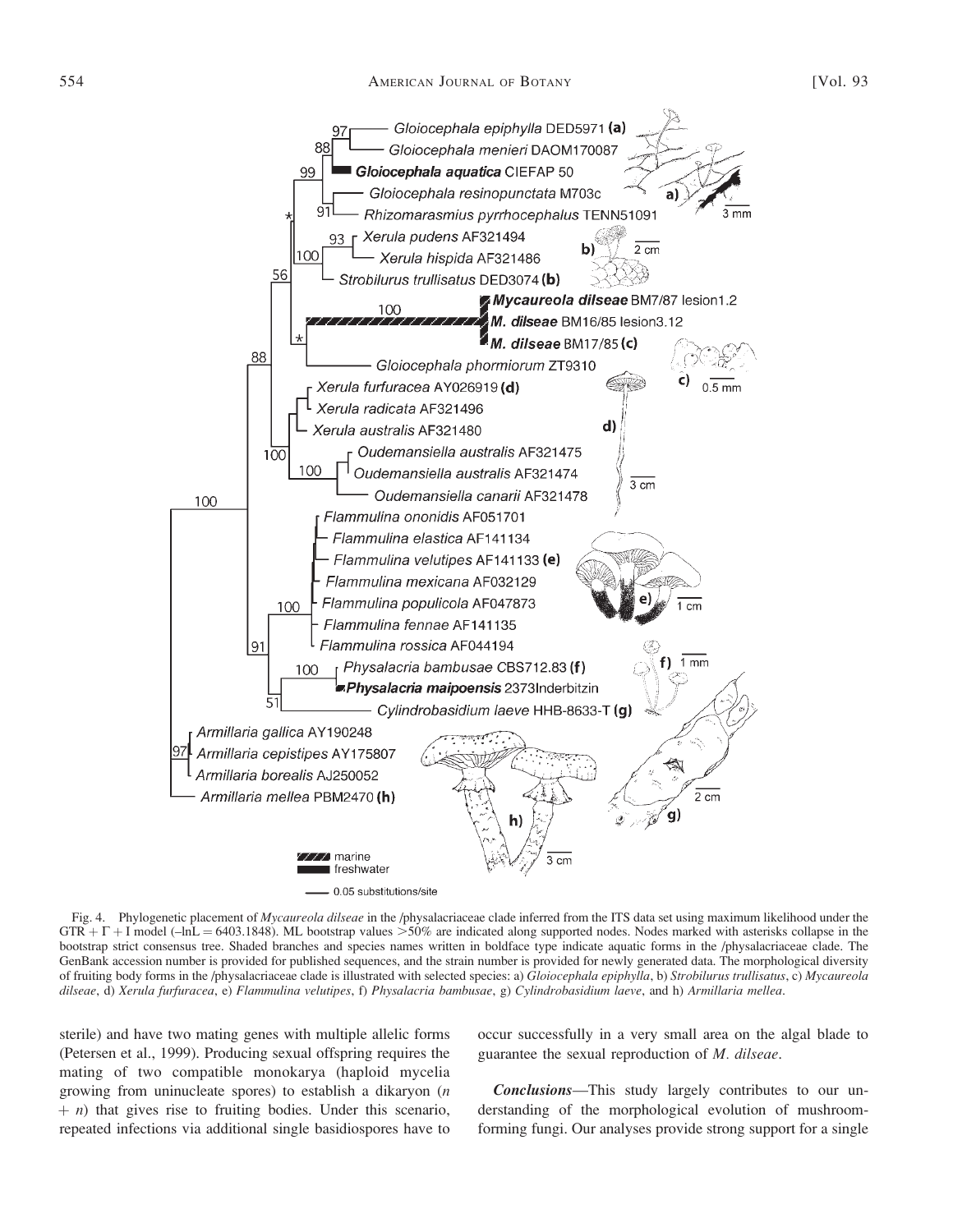hypothesis of phylogenetic relationships among marine homobasidiomycetes. All marine fungi with a sexual life cycle that have been sequenced so far are placed in the euagarics clade, and they form two distinct lineages: the Nia clade and the /physalacriaceae clade. Mycaureola dilseae represents an independent adaption to the marine habitat and is the only homobasidiomycete that parasitizes a red alga. Thus, transitions from terrestrial to marine habitats were equally achieved from cyphelloid and reduced stipitate-pileate precursors.

#### LITERATURE CITED

- ALTSCHUL, S. F., T. L. MADDEN, A. A. SCHÄFFER, J. ZHANG, Z. ZHANG, W. MILLER, AND D. J. LIPMAN. 1997. Gapped BLAST and PSI-BLAST: a new generation of protein database search programs. Nucleic Acids Research 25: 3389–3402.
- BINDER, M., AND D. S. HIBBETT. 2002. Higher-level phylogenetic relationships of homobasidiomycetes (mushroom-forming fungi) inferred from four rDNA regions. Molecular Phylogenetics and Evolution 22: 76–90.
- Binder M., D.S. Hibbett, and H.-P. Molitoris. 2001. Phylogenetic relationships of the marine gasteromycete Nia vibrissa. Mycologia 93: 679–688.
- BRUNS, T. D., T. M. SZARO, M. GARDES, K. W. CULLINGS, J. J. PAN, D. L. TAYLOR, T. R. HORTON, A. M. KRETZER, M. GARBELOTTO, AND Y. LI. 1998. A sequence database for the identification of ectomycorrhizal basidiomycetes by phylogenetic analysis. Molecular Ecology 7: 257– 272.
- BODENSTEINER, P., M. BINDER, J.-M. MONCALVO, R. AGERER, AND D. S. HIBBETT. 2004. Phylogenetic relationships of cyphelloid homobasidiomycetes. Molecular Phylogenetics and Evolution 33: 501–515.
- CHEMIN, E. 1921. Action d'un Champignon parasite sur Dilsea edulis Stackhouse. Compte rendu hebdomadaire des Séances de l'Académie des Sciences (Paris) 172: 614–617.
- CUNNINGHAM, C. W. 1997. Is congruence between data partitions a reliable predictor of phylogenetic accuracy? Empirical testing an iterative procedure for choosing among phylogenetic methods. Systematic Biology 46: 464–478.
- DE QUEIROZ, A. 1993. For consensus (sometimes). Systematic Biology 42: 368–372.
- DESJARDIN, D. E., L. MARTÍNEZ-PECK, AND M. RAICHENBERG. 1995. An unusual psychrophilic aquatic agaric from Argentina. Mycologia 87: 547–550.
- HIBBETT, D. S. 1996. Phylogenetic evidence for horizontal transmission of group 1 introns in the nuclear ribosomal DNA of mushroom-forming fungi. Molecular Biology and Evolution 13: 903–917.
- HIBBETT, D. S. 2004. Trends in morphological evolution in homobasidiomycetes inferred using maximum likelihood: a comparison of binary and multistate approaches. Systematic Biology 53: 891–915.
- HIBBETT, D. S., AND M. BINDER. 2001. Evolution of marine mushrooms. Biological Bulletin 201: 319–322.
- HIBBETT, D. S., AND M. BINDER. 2002. Evolution of complex fruiting-body morphologies in homobasidiomycetes. Proceedings of the Royal Society London, B, Biological Sciences 269: 1963–1969.
- HIBBETT, D. S., E. M. PINE, E. LANGER, G. LANGER, AND M. J. DONOGHUE. 1997. Evolution of gilled mushrooms and puffballs inferred from ribosomal DNA sequences. Proceedings of the National Academy of Sciences, USA 94: 12002–12006.
- HYDE, K. D., V. V. SARMA, AND E. B. G. JONES. 2000. Morphology and taxonomy of higher marine fungi.  $In K. D. Hyde$  and S. B. Pointing [eds.], Marine mycology: a practical approach, 172–204. Fungal Diversity Research Series 1, Fungal Diversity Press, Hong Kong, China.
- INDERBITZIN, P., AND D. E. DESJARDIN. 1999. A new halotolerant species of Physalacria from Hong Kong. Mycologia 91: 666–668.
- KIRK, P. M., P. F. CANNON, J. C. DAVID, AND J. A. STALPERS. 2001.

Ainsworth and Bisby's dictionary of the Fungi, 9th ed. CAB International, Wallingford, Oxon, UK.

- KISHINO, H., AND M. HASEGAWA. 1989. Evaluation of the maximum likelihood estimate of the evolutionary tree topologies from DNA sequence data, and the branching order in Hominoidea. Journal of Molecular Evolution 29: 170–179.
- KOHLMEYER, J., AND E. KOHLMEYER. 1979. Marine mycology: the higher Fungi. Academic Press, New York, New York, USA.
- LEE, S. B., AND J. W. TAYLOR. 1990. Isolation of DNA from fungal mycelia and single cells. In M. A. Innis, D. H. Gelfand, J. J. Sninsky, and T. J. White [eds.], PCR protocols: a guide to methods and applications, 282–287. Academic Press, San Diego, California, USA.
- MADDISON, D. R., AND W. P. MADDISON. 2000. MacClade 4: analysis of phylogeny and character evolution. Sinauer, Sunderland, Massachusetts, USA.
- MAIRE, R., AND E. CHEMIN. 1922. Un nouveau Pyrénomycète marin. Compte rendu hebdomadaire des Sèances de l'Acadèmie des Sciences (Paris) 175: 319–321.
- MATHENY, P. B. 2004. Improving phylogenetic inference of mushrooms with RPB1 and RPB2 nucleotide sequences (Inocybe; Agaricales). Molecular Phylogenetics and Evolution 35: 1–20.
- MONCALVO, J.-M., F. M. LUTZONI, S. A. REHNER, J. JOHNSON, AND R. VILGALYS. 2000. Phylogenetic relationships of agaric fungi based on nuclear large subunit ribosomal DNA sequences. Systematic Biology 49: 278–305.
- MONCALVO, J.-M., R. VILGALYS, S. A. REDHEAD, J. E. JOHNSON, T. Y. JAMES, M. C. AIME, V. HOFSTETTER, S. J. W. VERDUIN, E. LARSSON, T. J. BARONI, R. G. THORN, S. JACOBSSON, H. CLÉMENÇON, AND MILLER K JR. 2002. One hundred and seventeen clades of euagarics. Molecular Phylogenetics and Evolution 23: 357–400.
- MOORE, R. T., AND S. P. MEYERS. 1959. Thalassiomycetes. I. Principles of delimitation of the marine mycota with description of a new aquatically adapted deuteromycete genus. Mycologia 88: 871–876.
- NIXON, K. C. 1999. The parsimony ratchet, a new method for rapid parsimony analysis. Cladistics 15: 407–414.
- PETERSEN, R. H., K. W. HUGHES, S. A. REDHEAD, N. PSURTSEVA, AND A. S. METHVEN. 1999. Mating systems in the Xerulaceae (Agaricales, Basidiomycotina): Flammulina. Mycoscience 40: 411–426.
- PORTER, D., AND W. F. FARNHAM. 1986. Mycaureola dilseae, a marine basidiomycete parasite of the red alga, Dilsea carnosa. Transactions of the British Mycological Society 87: 575–582.
- POSADA, D., AND K. A. CRANDALL. 2001. Selecting the best-fit model of nucleotide substitution. Systematic Biology 50: 580–601.
- RONQUIST, F., AND J. P. HUELSENBECK. 2003. MrBayes 3: Bayesian phylogenetic inference under mixed models. Bioinformatics 19: 1572–1574.
- SHIMODAIRA, H., AND M. HASEGAWA. 1999. Multiple comparison of loglikelihoods with applications to phylogenetic inference. Molecular Biology and Evolution 16: 1114–1116.
- SIKES, D. S., AND P. O. LEWIS. 2001. Beta software, version 1. PAUPRat: PAUP\* implementation of the parsimony ratchet. Distributed by the authors, Department of Ecology and Evolutionary Biology, University of Connecticut, Storrs, Connecticut, USA. Available at website http://viceroy.eeb.uconn.edu/paupratweb/pauprat.htm.
- STANGER-HALL, K., AND C. W. CUNNINGHAM. 1998. Support for a monophyletic Lemuriformes: overcoming incongruence between data partitions. Molecular Biology and Evolution 15: 1572–1577.
- SWOFFORD, D. L. 2002. PAUP\*: phylogenetic analysis using parsimony (\*and other methods), version 4.0b10. Sinauer, Sunderland, Massachusetts, USA.
- THOMPSON, J. D., T. J. GIBSON, F. PLEWNIAK, F. JEANMOUGIN, AND D. G. HIGGINS. 1997. The ClustalX windows interface: flexible strategies for multiple sequence alignment aided by quality analysis tools. Nucleic Acids Research 25: 4876–4882.
- VILGALYS, R., AND M. HESTER. 1990. Rapid genetic identification and mapping of enzymatically amplified ribosomal DNA from several Cryptococcus species. Journal of Bacteriology 172: 4238–4246.
- WHITE, T. J., T. D. BRUNS, S. LEE, AND J. TAYLOR. 1990. Amplification and direct sequencing of fungal ribosomal RNA genes for phylogenetics.